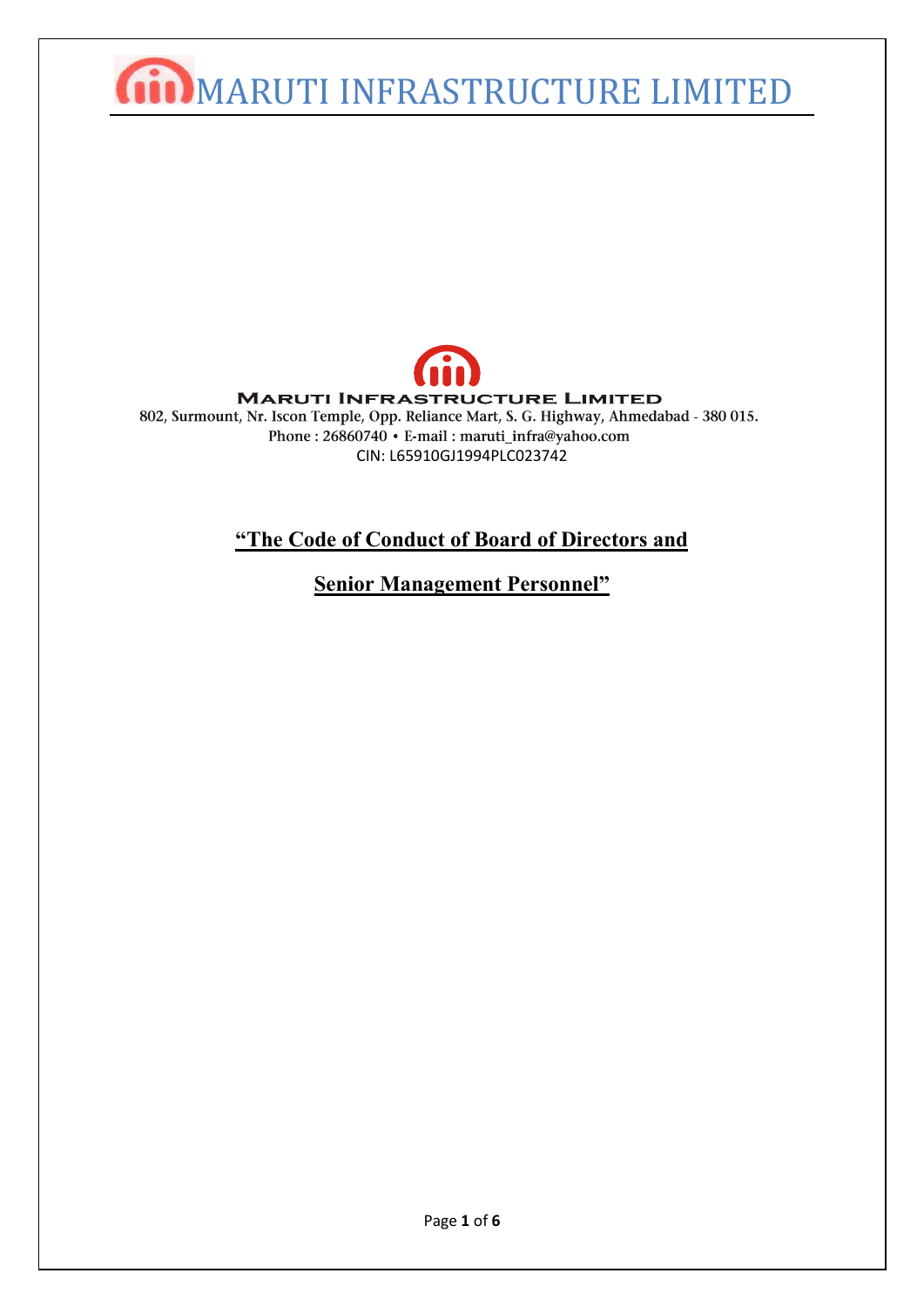## **Introduction:**

This Code of Conduct (Code) shall be called "**The Code of Conduct of Board of Directors and Senior Management Personnel**" of **Maruti Infrastructure Limited**.

The SEBI (Listing Obligations and Disclosure Requirements) Regulations, 2015 ("Listing Regulations, 2015") stipulates that the Board of Directors of the Company shall lay down a code of conduct for all Board members and Senior Management personnel of the Company.

This Code of Conduct helps to ensure compliance with legal requirements and business ethos and values. All are expected to read and understand this Code of Conduct, uphold these standards in day-to-day activities, comply with all applicable policies and procedures and ensure that all concerned are aware of and adhere to these standards. We are committed to continuously reviewing and updating our policies and procedures. Therefore, this Code of Conduct is subject to modification. The Board may update the code from time to time.

### **Applicability:**

This code applies to all the Member of Board of Directors and Senior Management of Maruti Infrastructure Limited (Company).

"senior management" shall mean officers/personnel of the Company who are members of its core management team excluding board of directors and normally this shall comprise all members of management one level below the Managing Director/whole time director and shall specifically include Company Secretary and Chief Financial Officer.

## **Code:**

The Board Members and Senior Management Personnel must act within the authority conferred upon them and in the best interests of the company and observe the following code of conduct:

- Shall act in accordance with the highest standards of honesty, integrity, fairness and ethical conduct while working for the Company as well representing the Company without allowing their independent judgment to be subordinated and fulfill the fiduciary obligations.
- Provide expertise / experience in their areas of specialization and share learning's at Board Meetings with best interests of the Company and its Stakeholders in mind. They should guide the Company's Management in the 'right' direction based on their experience and judgement.
- Shall not derive benefit or assist others to derive benefit by giving investment advice from the access to and possession of information about the Company, not in public domain and therefore constitute insider information. The Board Members and Senior Management Personnel shall make timely disclosures of the trading in the shares of the Company and transactions having personal interest /related party transactions (in case of directors) that are required to be made under laws, rules and regulations and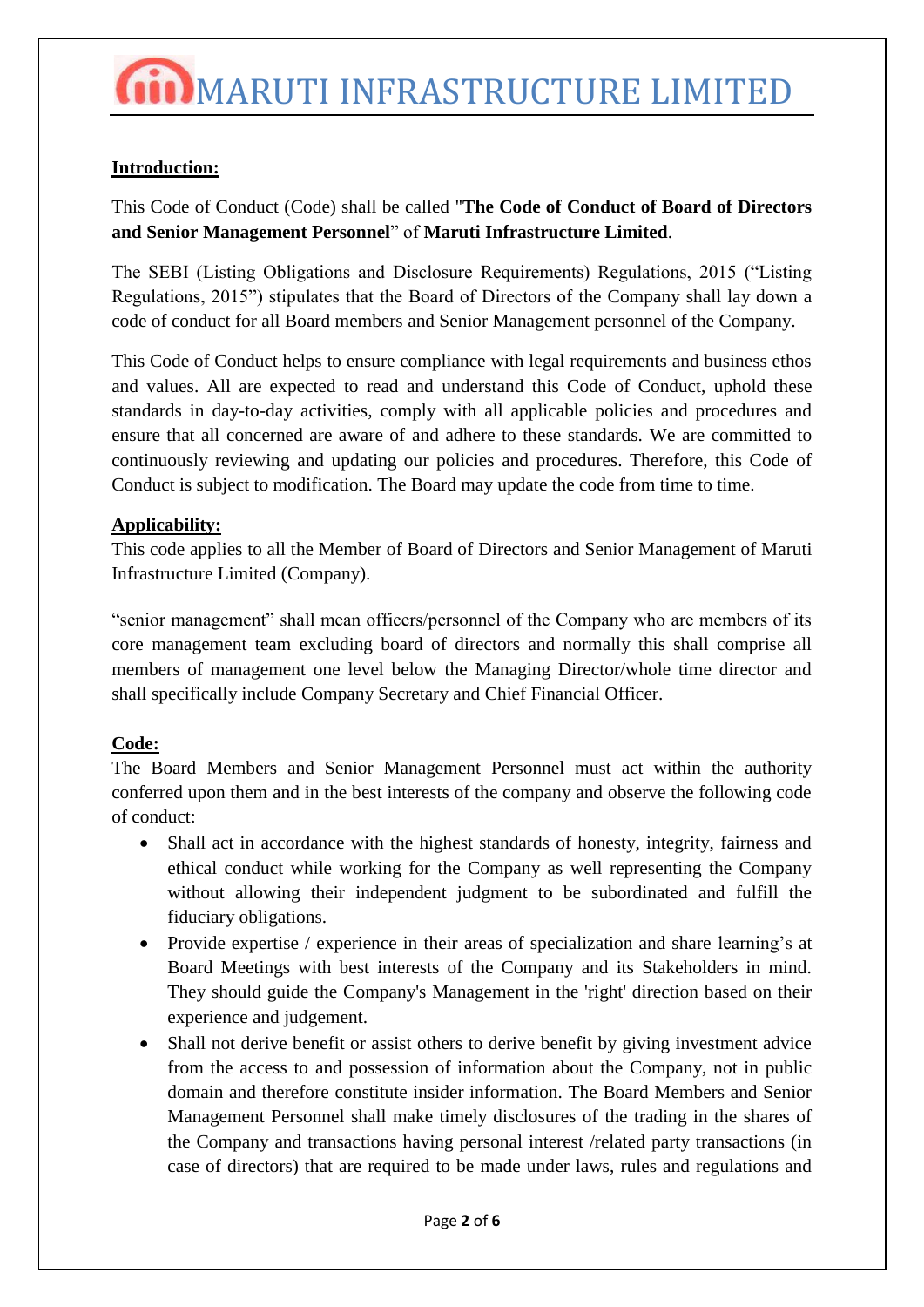$\dim$ MARUTI INFRASTRUCTURE LIMITED

Code for prevention of Insider Trading in the Securities of Maruti Infrastructure Limited.

- Give careful and independent consideration to the affairs of the Company and all documents placed before them to satisfy themselves with the soundness of key decisions taken by the Management. They should call for additional information, where necessary, for making such judgements.
- Shall avoid having any personal financial interest in works or contracts awarded by the Company.
- Shall avoid any relationship with a contractor or supplier that could compromise the ability to transact business on a professional, impartial and competitive basis or influence decision to be made by the Company.
- Co-operate with Corporation, Government, Trade and Industry Associations or any other authority in the development of economic legislations concerning the business of the Company.
- Not to take up any activities competing with the business of the Company.
- Encourage employees to acquire skills, knowledge and training to expand/enhance their professional and specialized knowledge.
- Respect safety and health of all employees and provide working conditions which are not harmful to health.
- Provide equal opportunities to all employees and aspirants for employment in the Company irrespective of gender, caste, religion, race or colour, merit being the sole differentiating factor.

## **Duties of Independent Director:**

The Independent Directors shall performs the duties as per schedule-IV of the Companies Act, 2013 namely:

- (i) undertake appropriate induction and regularly update and refresh their skills, knowledge and familiarity with the company;
- (ii) seek appropriate clarification or amplification of information and, where necessary, take and follow appropriate professional advice and opinion of outside experts at the expense of the company;
- (iii) strive to attend all meetings of the Board of Directors and of the Board committees of which he is a member;
- (iv) participate constructively and actively in the committees of the Board in which they are chairpersons or members;
- (v) strive to attend the general meetings of the company;
- (vi) where they have concerns about the running of the company or a proposed action, ensure that these are addressed by the Board and, to the extent that they are not resolved, insist that their concerns are recorded in the minutes of the Board meeting;
- (vii) keep themselves well informed about the company and the external environment in which it operates;
- (viii) not to unfairly obstruct the functioning of an otherwise proper Board or committee of the Board;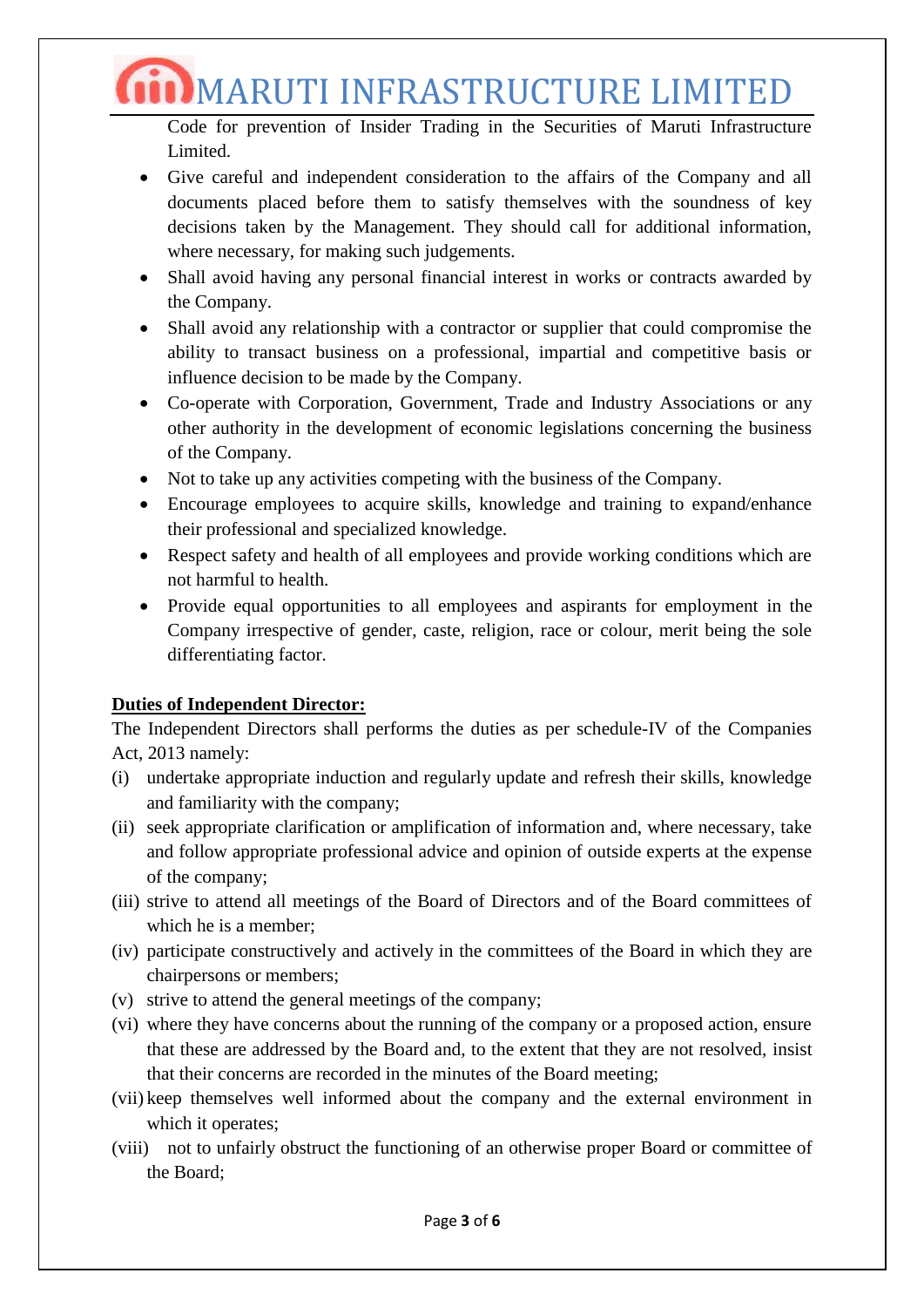# $\dot{\mathbf{m}}$ MARUTI INFRASTRUCTURE LIMITED

- (ix) pay sufficient attention and ensure that adequate deliberations are held before approving related party transactions and assure themselves that the same are in the interest of the company;
- (x) ascertain and ensure that the company has an adequate and functional vigil mechanism and to ensure that the interests of a person who uses such mechanism are not prejudicially affected on account of such use;
- (xi) report concerns about unethical behaviour, actual or suspected fraud or violation of the company's code of conduct or ethics policy;
- (xii) act within their authority, assist in protecting the legitimate interests of the company, shareholders and its employees;
- (xiii) not disclose confidential information, including commercial secrets, technologies, advertising and sales promotion plans, unpublished price sensitive information, unless such disclosure is expressly approved by the Board or required by law.

#### **Acknowledgement & Affirmation:**

All Board Members and Senior Management Personnel shall acknowledge the receipt of this code in the format annexed as Annexure-1 and affirmation of Compliance of Code in the format annexed as Annexure-2.

The Managing Director will make a declaration in the annual report for each year that the above affirmations have been received from all the Board Members and Senior Management Personnel.

\*\*\*\*\*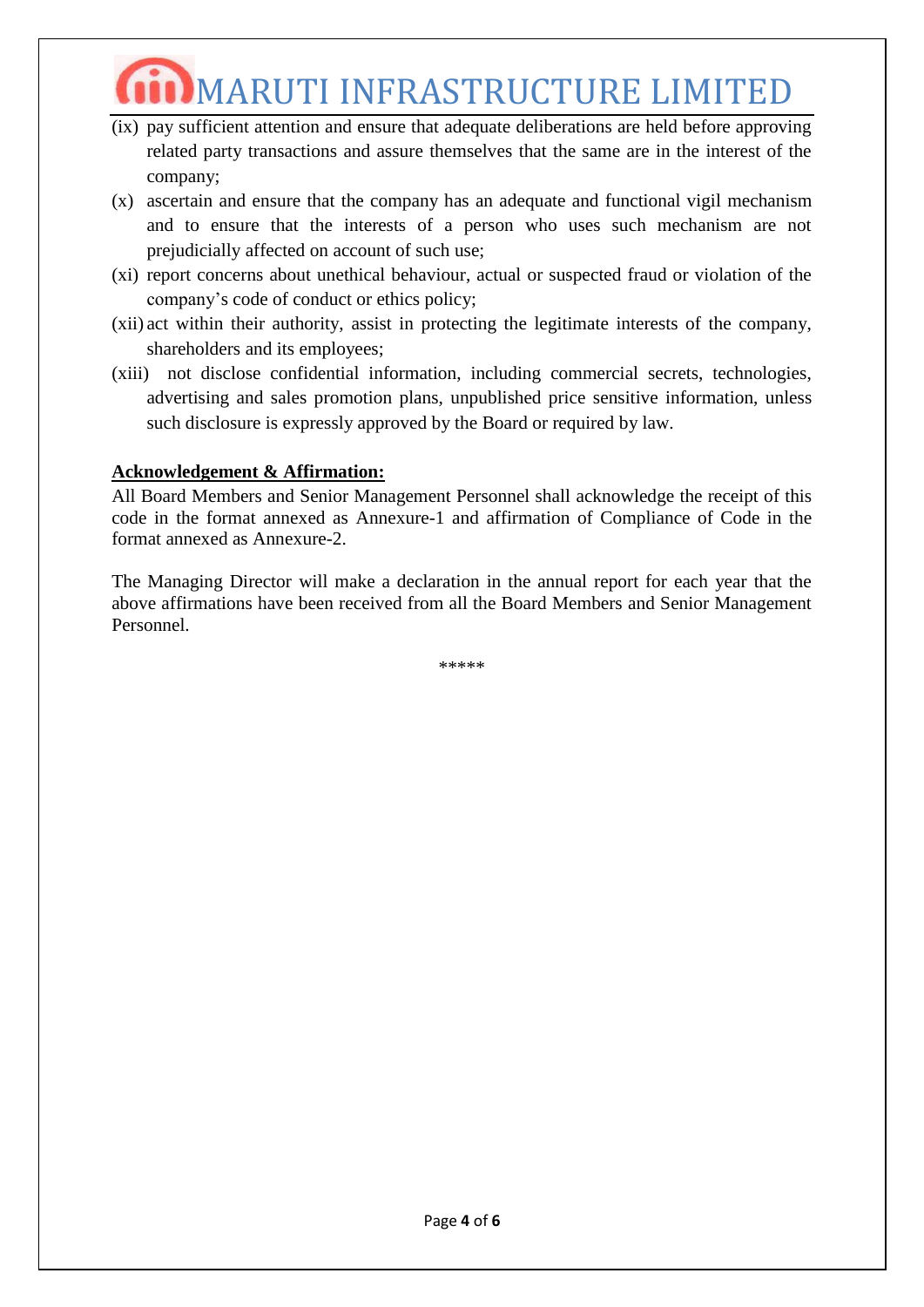

### **Annexure –1**

#### **Acknowledgment of Code of Conduct**

To The Board of Directors **Maruti Infrastructure Limited**

#### **Subject: Form of Acknowledgment of Receipt of Code of Conduct pursuant to SEBI (LODR) Regulations, 2015**

I have received, read, understood and agreed to comply with the Company's Code of Conduct from time to time. I understand that there may be additional policies or laws specific to my job. I further agree to comply with the other applicable Company's Codes and policies from time to time.

If I have questions concerning the meaning or application of the Company's Code of Conduct, any Company policies, or the legal and regulatory requirements applicable to my job, I would consult to my immediate superior or Company Secretary of the Company.

\_\_\_\_\_\_\_\_\_\_\_\_\_\_\_\_\_\_\_\_\_\_\_ **Name of Director /Employee**

**Signature** 

\_\_\_\_\_\_\_\_\_\_\_\_\_\_

**Date : Place:**